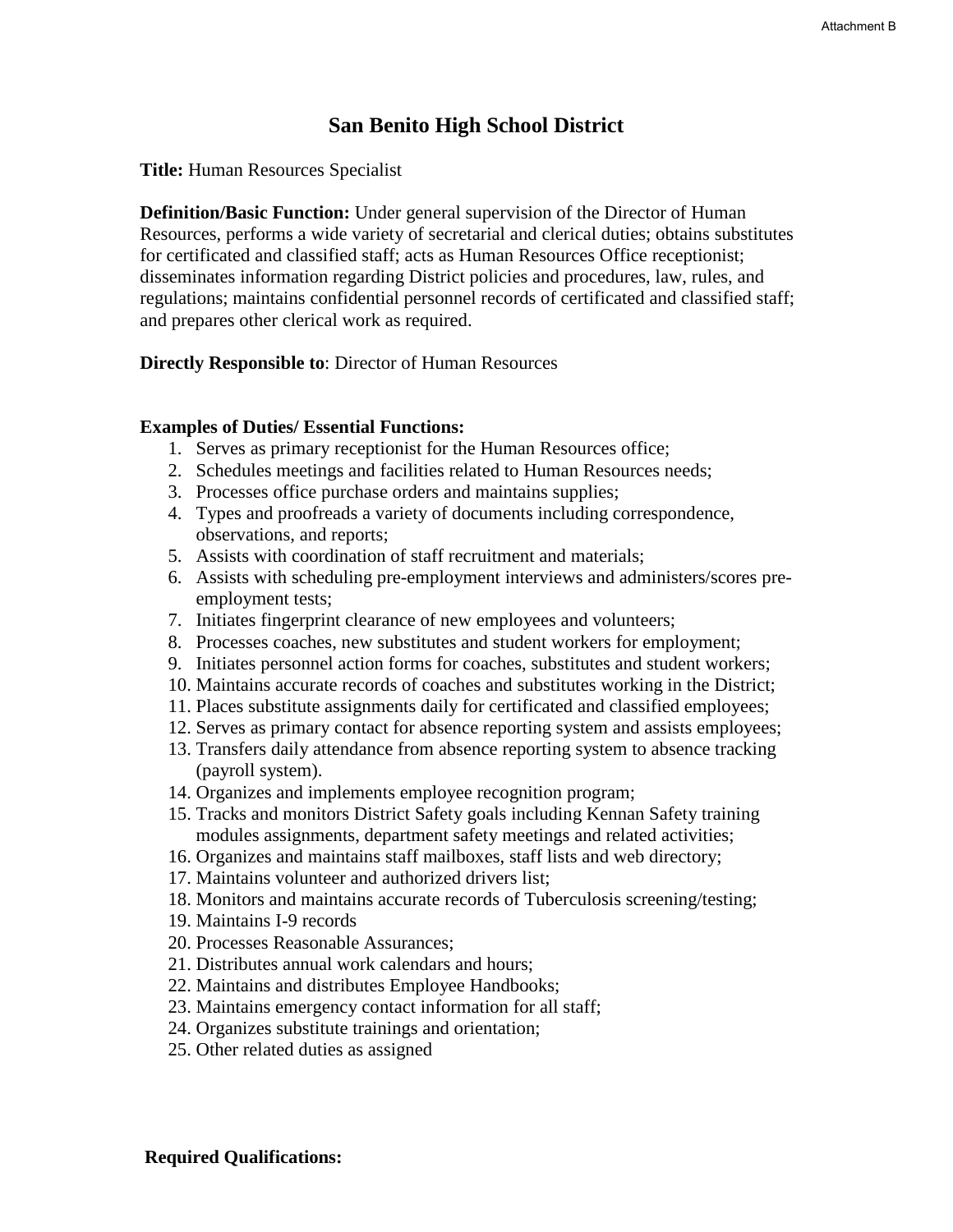### *Training, Experience and Educational Requirements:*

- o Two years of responsible clerical experience or any combination of training and/or experience that would likely provide the desired knowledge and abilities;
- o Ability to type 45 words per minute;
- o Computer skills are essential;
- o Bilingual (Spanish) ability desirable.
- o High School Diploma

### **Desirable Qualifications**:

#### *Knowledge of:*

- o Proper English usage, spelling, grammar and punctuation;
- o Office procedures, methods and equipment;

#### *Ability to:*

- o Office software suites including word processing and spreadsheets;
- o Office procedures, methods, equipment, computers and accounting;
- o Maintain complete, accurate records;
- o Learn, interpret and apply District policies, laws, rules, and regulations;
- o Type accurately at a minimum speed of 45 wpm;
- o Understand and carry out oral and written directions;
- o Establish and maintain cooperative working relationships with others;
- o Work and prioritize without direct supervision;
- o Work effectively with a wide variety of personalities and situations requiring judgment, tact, and confidentiality;
- o Exercise good judgment in dealing with confidential issues and information.

#### **Physical Demands of Position:**

The following essential physical requirements:

- 1. Seldom
- 2. Occasional
- 3. Often
- 4. Very Frequent
- 1. Ability to stand, sit, walk, twist, stoop, crouch, bend over at the waist, grasp, reach overhead, reach above the shoulders and horizontally, sit or stand for extended periods of time  $(4)$
- 2. Push, pull, lift, and to carry 0 to 25 pounds (2)
- 3. Push, pull, lift, and to carry 0 to 25 pounds at above head height. (1 )
- 4. Ability to read (4 )
- 5. Ability to hear and understand speech at normal levels (4)
- 6. Ability to communicate so others will be able to clearly understand (4)
- 7. Ability to walk long distances (1)
- 8. Ability of hands to grasp and manipulate small objects (4 )